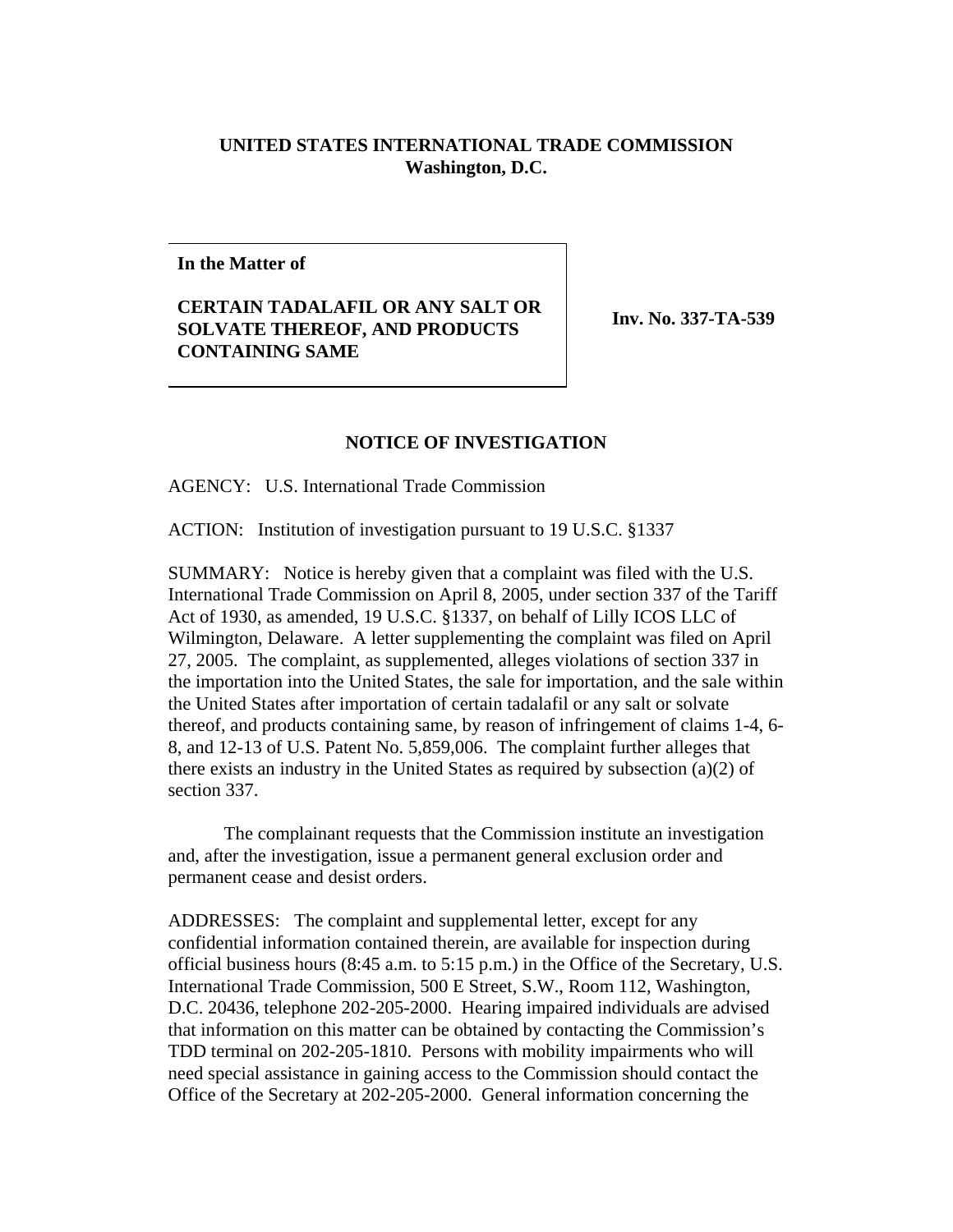Commission may also be obtained by accessing its internet server at http://www.usitc.gov. The public record for this investigation may be viewed on the Commission's electronic docket (EDIS) at http://edis.usitc.gov.

FOR FURTHER INFORMATION CONTACT: Jay H. Reiziss, Esq., Office of Unfair Import Investigations, U.S. International Trade Commission, telephone 202-205-2579.

AUTHORITY: The authority for institution of this investigation is contained in section 337 of the Tariff Act of 1930, as amended, and in section 210.10 of the Commission's Rules of Practice and Procedure, 19 C.F.R. §210.10 (2004).

SCOPE OF INVESTIGATION: Having considered the complaint, the U.S. International Trade Commission, on May 9, 2005, ORDERED THAT –

(1) Pursuant to subsection (b) of section 337 of the Tariff Act of 1930, as amended, an investigation be instituted to determine whether there is a violation of subsection  $(a)(1)(B)$  of section 337 in the importation into the United States, the sale for importation, or the sale within the United States after importation of certain tadalafil or any salt or solvate thereof, or products containing same, by reason of infringement of one or more of claims 1-4, 6-8, and 12-13 of U.S. Patent No. 5,859,006, and whether an industry in the United States exists as required by subsection (a)(2) of section 337.

(2) For the purpose of the investigation so instituted, the following are hereby named as parties upon which this notice of investigation shall be served:

(a) The complainant is–

Lilly ICOS LLC 1209 Orange Street Wilmington, DE 19801

(b) The respondents are the following companies alleged to be in violation of section 337 and upon which the complaint is to be served:

> Pharmacy4u.us Attn: Dave Fox 166 W. 44th Street New York, NY 10282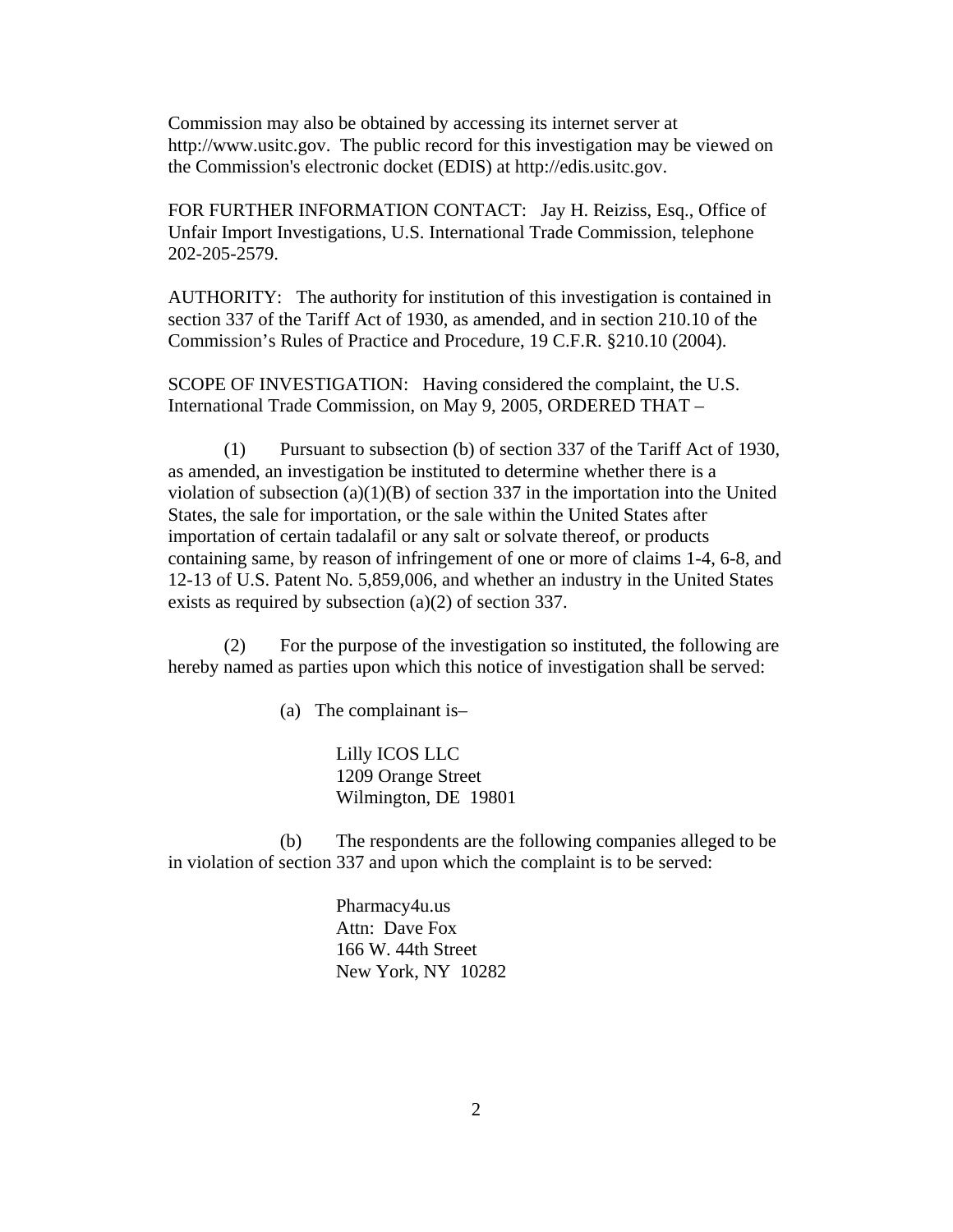Santovittorio Holdings Ltd d/b/a Inhousepharmacy.co.uk Apartado 6-6305 El Dorado El Dorado, Panama

Expressgeneric 722 8th Cross, 11th Main H.A.L. 2nd Stage Bangalore Karnataka 560008 IN India

Stop4rx Box 1246 Port-au-Prince Port-au-Prince, FE 123182 Haiti

Cutprice Pills c/o Domains By Proxy, Inc. 15111 N. Hayden Road, Suite 160 PMB353 Scottsdale, AZ 85260

Allpills.us Attn: Gerard Gibson Madisson 12 Beverly Hills, CA 90210

Generic Cialis Pharmacy Del Parque Central 200 N Managua, Nicaragua

Rx Mex-Com, S.A. de C.V. Avenida Lazaro Cardenas #4207 Colonia Las Brisas, Monterrey 64780 Mexico

Budget Medicines Pty Ltd. 2 Brierwood Place, French's Forest Sydney, 2068 Australia

www.nudewfds.info